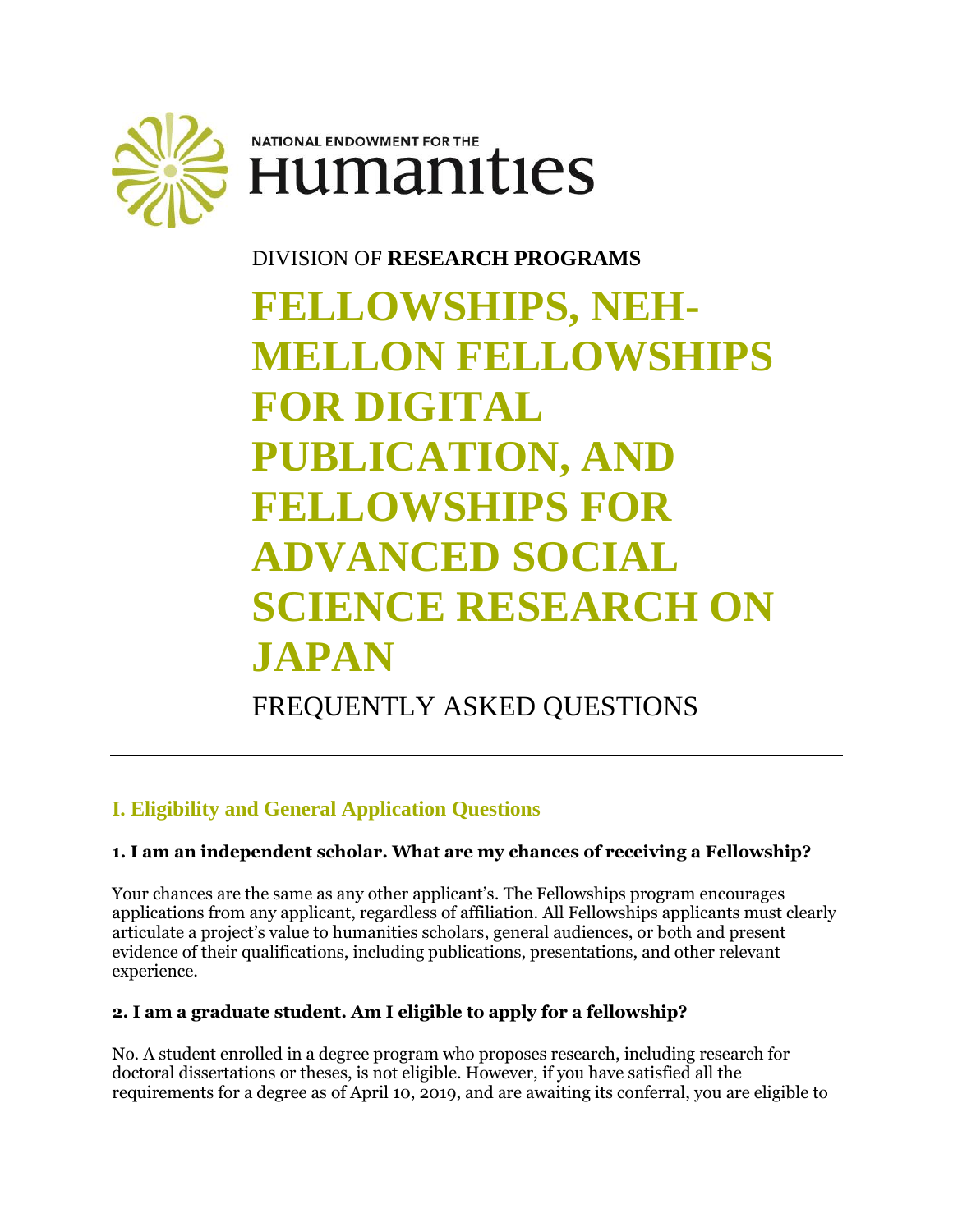apply for an NEH Fellowship. (If you are applying for a Fellowship for Advanced Social Science Research on Japan, the relevant date is April 24, 2019.) Include as an attachment to your application a signed letter from your dean or department chair, stating that you have successfully completed all requirements for the Ph.D.

# **3. Can I apply for a period shorter or longer than the award period?**

No. Fellowships cover periods lasting from six to twelve months. Applications requesting an award period shorter than six months or longer than twelve months will be declared ineligible.

# **4. Can I change the period of performance of my fellowship if I receive an award?**

Yes. You will be able to specify the start date of your NEH fellowship on the [NEH Fellowships](https://www.neh.gov/sites/default/files/inline-files/NEHFellowshipsAcceptanceFormFY2019.pdf)  [Acceptance Form](https://www.neh.gov/sites/default/files/inline-files/NEHFellowshipsAcceptanceFormFY2019.pdf) (PDF). This date can differ from the date specified in your application. You can delay your starting date up to twenty months from the time the award was made. For example, if you are awarded an NEH Fellowship in December 2019, you can start as early as February 2020, or as late as September 2021. You can also shorten but not lengthen your period of performance.

# **5. How important is the format of the application (including appendices)?**

Applications must follow the format given in the guidelines. The narrative may not exceed three single-spaced pages, and the font should not be smaller than 11 point. Applications that violate the format instructions will be declared ineligible.

In the NEH Fellowships and Fellowships for Advanced Social Science Research on Japan programs, appendices may be added only for applications proposing editions, translations, database projects, projects that include visual materials, or projects from applicants who have satisfied all of the requirements for a degree and are awaiting its conferral. Appendices may not exceed one single-spaced page per item.

In the NEH-Mellon Fellowships for Digital Publication program, appendices are required for applications proposing editions and translations, and for projects from applicants who have satisfied all of the requirements for a degree and are awaiting its conferral. Appendices are optional for all other projects. Appendices may not exceed two single-spaced pages.

# **6. Is it possible to extend the deadline?**

No. Late applications will not be reviewed.

### **7. Does NEH support projects whose results will be written in a language other than English?**

Yes. Applicants must provide a rationale for projects that will be written in a language other than English. The proposal itself must be written in English.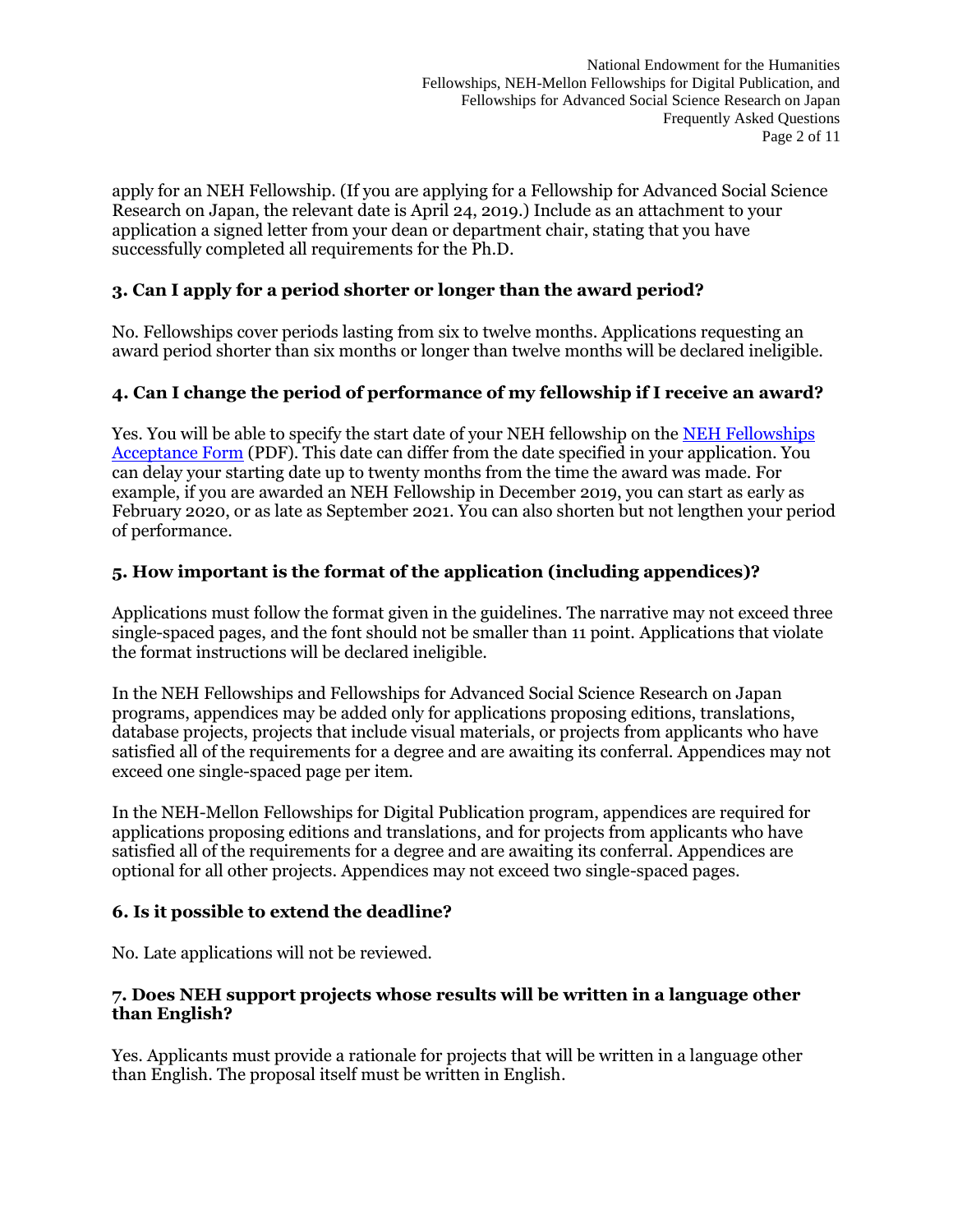## **8. May I apply to translate a work into English if other English translations already exist?**

Yes. In the proposal narrative, provide a rationale for a new translation.

## **9. I am involved in a collaborative project. Can collaborators split a fellowship?**

No. The NEH Fellowships program is designed primarily for individual researchers. Awards may not be divided. If you are seeking funding for more than one participant in a collaborative project, each person seeking funding must submit a separate application specifying the individual contribution. Panelists will be asked to evaluate each application on its own merits. Each application should clearly explain how the work will be divided and the extent to which each collaborator's contribution depends on that of the other(s). Applicants who are seeking funding only for themselves but who are working as part of a collaborative team are also eligible. In this case, too, the application should clearly explain how the work will be divided and the extent to which each collaborator's contribution depends on that of the other(s). Applicants proposing to work together may wish to apply instead or in addition for an NEH [Collaborative](http://www.neh.gov/grants/research/collaborative-research-grants)  [Research](http://www.neh.gov/grants/research/collaborative-research-grants) grant.

# **II. Other Fellowship Opportunities**

## **1. May I apply both to the NEH Fellowships program and the NEH-Mellon Fellowships for Digital Publication special opportunity?**

No. The NEH-Mellon special opportunity is run as a part of the regular NEH Fellowships program. Applicants are permitted to submit an application to only one of those programs at the April 10, 2019 deadline. Applicants to the Fellowships for Advanced Social Science Research on Japan program may not also apply for either an NEH Fellowship or an NEH-Mellon Fellowship for Digital Publication.

#### **2. May I apply for both an NEH Fellowship and an Award for Faculty (at Hispanic-Serving Institutions, Historically Black Colleges and Universities, or Tribal Colleges and Universities)?**

No. Applicants may apply to only one of these programs.

### **3. May I apply for other NEH grants to support the same project that I am submitting to the Fellowships program?**

Yes. NEH encourages applicants to apply to all programs for which they are eligible. Applicants to the Fellowships program may apply to the NEH [Summer Stipends](http://www.neh.gov/grants/research/summer-stipends) program (whose deadline is September 25, 2019). If you are collaborating with at least one other project participant, you may also apply to the Collaborative Research program or the Scholarly Editions and Translations program at the December 2019 deadline. Note: An individual may not work on a project supported by an NEH institutional award as either a project director or a participant during the period of performance of an NEH individual award that is held full time.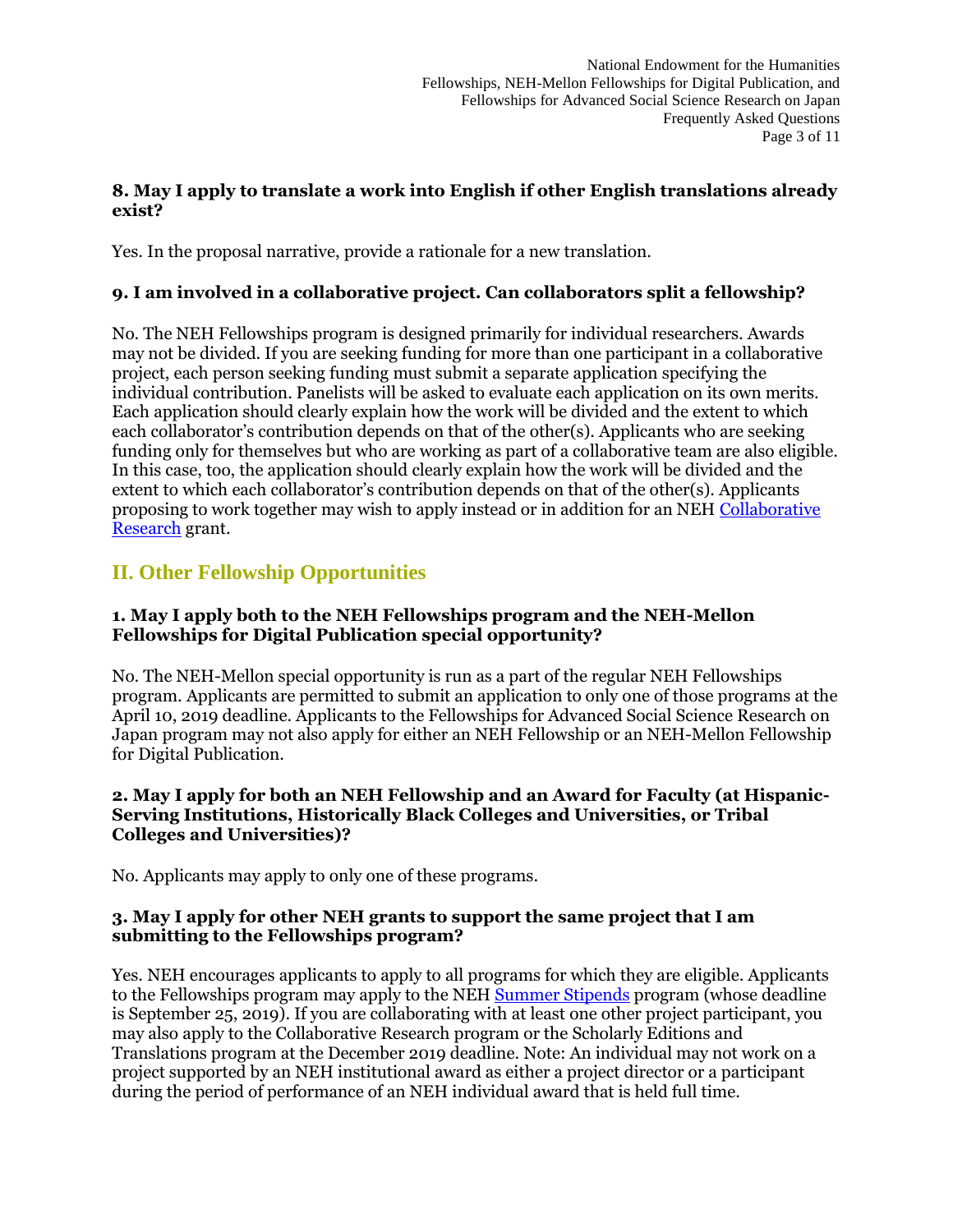National Endowment for the Humanities Fellowships, NEH-Mellon Fellowships for Digital Publication, and Fellowships for Advanced Social Science Research on Japan Frequently Asked Questions Page 4 of 11

## **4. What if I am offered more than one award?**

You may accept or hold only one NEH award for individuals in any given fiscal year. (The fiscal year runs from October 1 to September 30.)

You may not hold a Fellowship or an NEH-Mellon Fellowship for Digital Publication for a project previously supported by an NEH Fellowship, an NEH-Mellon Fellowship for Digital Publication, a Public Scholar award, or an Award for Faculty, no matter when the previous award was held. You may, however, hold a Fellowship for a project previously supported by a two-month NEH Summer Stipend, and the Stipend may have been held as recently as the fiscal year immediately preceding the fiscal year in which you accept or hold a Fellowship or an NEH-Mellon Fellowship for Digital Publication. When holding awards in close sequence, you may need to delay the start of the second award to comply with the rule that prohibits holding two awards in the same fiscal year. Note also that if you accept a Fellowship in the same fiscal year in which you apply for a Summer Stipend, the Summer Stipends application will be automatically withdrawn after you accept the Fellowship. Please contact program staff for further details.

You may not participate in a project supported by an NEH institutional award while holding a full-time NEH award for individuals. Additional restrictions may apply to directors or codirectors of projects that have received NEH institutional awards. Please contact program staff for further details.

### **5. What other programs are offered by NEH or through NEH partners to support individual research in the humanities?**

NEH collaborates with several organizations to offer support for research programs:

### *NEH-Mellon Fellowships for Digital Publication*

Research projects that require solely digital expression and digital publication. This special opportunity is conducted as a part of the regular NEH Fellowships program (see II.1 above). You can find additional information [here.](http://www.neh.gov/grants/research/neh-mellon-fellowships-digital-publication)

### *Library of Congress (LOC) – John W. Kluge Center Fellowships*

Projects that draw on the collections of the Library of Congress are eligible for support. Interested applicants should apply directly to [LOC's Kluge Center Fellowships Program](http://loc.gov/loc/kluge/fellowships/kluge.html). These fellowships are available only to applicants who within the past seven years have received a terminal advanced degree in the humanities, the social sciences, or a professional field such as architecture or law.

### *Japan-United States Friendship Commission (JUSFC) – Fellowships [for Advanced Social](http://www.neh.gov/grants/research/fellowships-advanced-social-science-research-japan)  [Science Research on Japan](http://www.neh.gov/grants/research/fellowships-advanced-social-science-research-japan)*

Subjects may include modern Japanese political economy, international relations and society, and United States-Japan relations. Applicants may consult the [JUSFC website](http://www.jusfc.gov/) for additional information.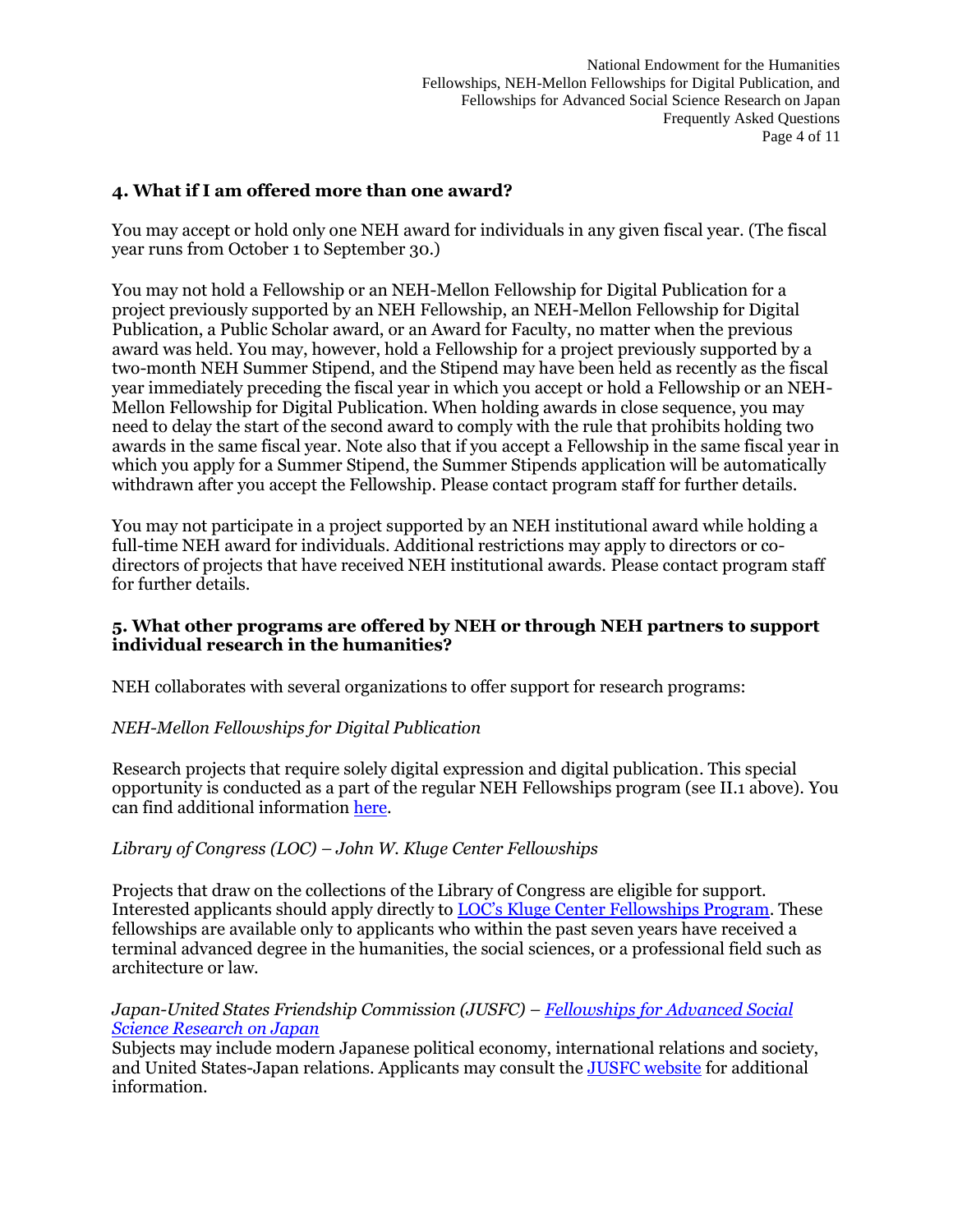*NEH Grants for Fellowship Programs at Independent Research Institutions (FPIRI)* Projects eligible for support are undertaken at independent centers for advanced study, libraries, and museums in the United States, and at research centers overseas. Individual scholars must apply directly to the institutions themselves. Available [here](http://www.neh.gov/divisions/research/fpiri-supported-fellowships) is a list of currently funded institutions.

*NEH and National Science Foundation Fellowship Program for Documenting Endangered Languages (DEL)* Projects on endangered languages are eligible for support. A full description of the DEL program is located [here.](https://www.nsf.gov/publications/pub_summ.jsp?ods_key=nsf16576&org=NSF)

# **III. Application and References**

# **1. What help is available for preparing the proposal?**

Because of the large number of applications, NEH staff members are not able to comment on draft Fellowships proposals. NEH staff will, however, answer questions about preparing your proposal and about your eligibility. The staff may be reached at (202) 606-8200 and at [fellowships@neh.gov.](mailto:fellowships@neh.gov)

Applicants are encouraged to review the samples of previously funded applications, which are available on the [program resource page,](http://www.neh.gov/grants/research/fellowships) as well as lists of recent awards: [Fellowships,](https://securegrants.neh.gov/publicquery/main.aspx?q=1&a=0&n=0&o=0&k=0&f=0&s=0&p=1&pv=1&d=0&y=1&yf=2014&yt=2017&prd=0&cov=0&prz=0&wp=0&pg=0&ob=year&or=DESC) [Fellowships for Advanced Social Science Research on Japan,](https://securegrants.neh.gov/PublicQuery/main.aspx?q=1&d=0&f=0&p=1&pv=207&s=0&y=0&n=0&o=0&t=0&ob=year&or=DESC) and NEH-Mellon Fellowships for Digital Publication (see the awards list for [2017-2018\)](https://www.neh.gov/sites/default/files/inline-files/NEH%20Mellon%20award%20list%202017-2018.pdf).

# **2. How should I title my proposal? Does NEH change project titles?**

Your title should be descriptive of the project, substantive, and free of specialized language. It should be easily understood by the general public. The title should not exceed 125 characters (including spaces and punctuation). Your NEH project title should not necessarily be the same as the title of your proposed book.

Avoid using a main title that requires clarification by the subtitle. For example, "A History of Counterfeiting in the U.S., 1776-1900" is clearer than "Fakes and Fakers: A History of Counterfeiting in the U.S., 1776-1990."

When possible, include places and dates indicating a project's scope. For example, "Faith and Belief among New York City Catholics, 1945-1970" is clearer than "Faith and Belief in the Catholic Community."

If a person is mentioned in your title, include dates and a descriptor. For example, "A Biography of German Philosopher Klaus von Guberstopper (1834-1910)" is clearer than "A Biography of Klaus von Guberstopper."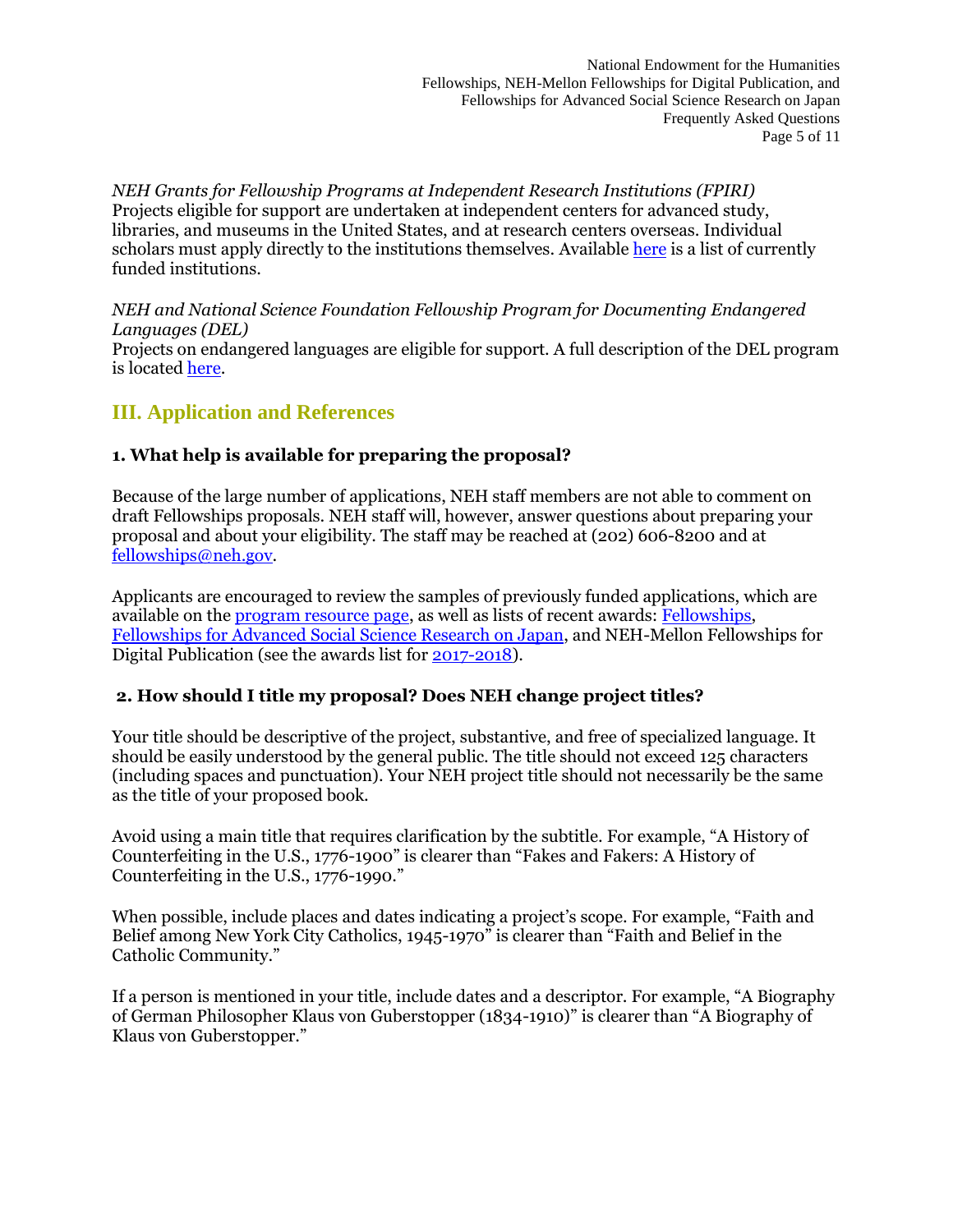Use words and phrases that are informative and specific rather than puzzling or intriguing. For example, "A Cultural History of the Telephone and Telecommunications in America, 1950-2015" is clearer than "Ten Digits and a Party Line: A Study of a Number and a Nation."

Omit technical terms, jargon, and unfamiliar words. For example, "Time, Space, and Clocks in the 19th-Century British Novel" is clearer than "Chronotopes and Horologics in the 19th-Century British Novel."

You should provide the project title in section 6.a. of the SF-424 Application for Federal Assistance – Individual Form. This form is part of the Grants.gov application package. It is explained in the program guidelines (funding opportunity announcement) under Section III, STEP 4.

NEH reserves the right to re-title funded projects that do not follow agency guidelines. Award recipients, however, are permitted to use their preferred title for any award products.

## **3. I applied for a grant last year and my proposal was unsuccessful. Will I be at a disadvantage if I reapply?**

No. NEH encourages previous applicants to reapply and does not inform reviewers that a proposal was unsuccessful in a previous competition. Moreover, NEH employs different reviewers from year to year.

### **4. My proposal is interdisciplinary. What category should I select from the dropdown menu for "Field of Project" on Form III (the NEH Supplemental Information for Individuals Form)?**

NEH supports proposals that cross disciplinary boundaries (as well as proposals that are rooted in a single discipline). On the NEH Supplemental Information for Individuals Form you may select up to three disciplinary fields that characterize your project. If you select more than one, list the primary field first. In selecting referees, you should choose two who can effectively attest to your ability to work in the disciplines that are relevant to your project.

# **5. My proposal is for a translation. Whom should I ask for letters of reference?**

If you are proposing a translation project, one of your letters of reference must be from an expert in the language(s) of your project. It should provide an assessment of the sample translation that you are submitting with your application.

# **6. What are the requirements for providing a writing sample?**

Applicants for Fellowships must submit a writing sample that demonstrates the applicant's ability to express ideas and make an argument with lucidity. (Note that this requirement does not apply to applicants for NEH-Mellon Fellowships or applicants for Fellowships for Advanced Social Science Research on Japan.) The writing sample should be in the style of the proposed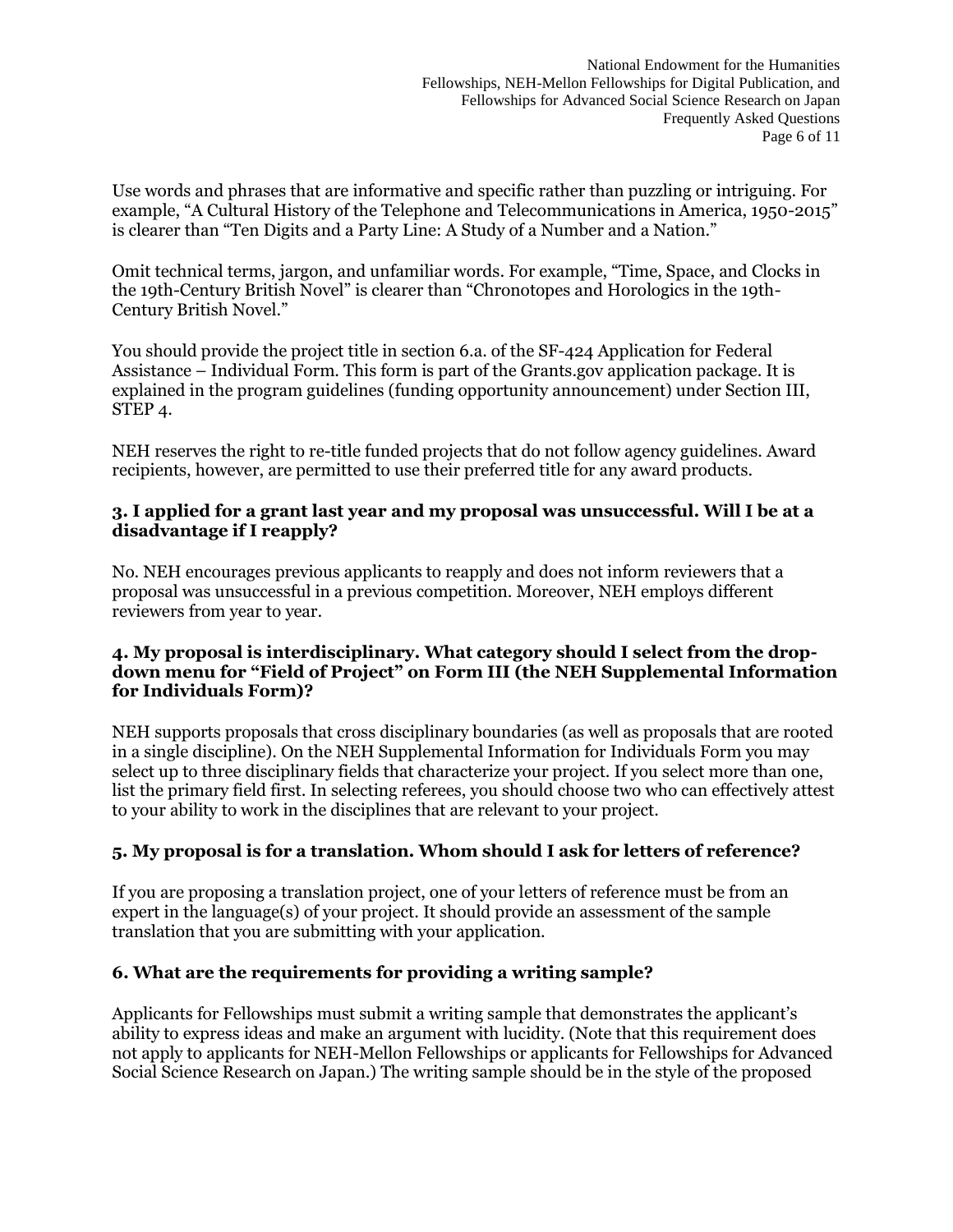project. Evaluators will use the sample to assess the clarity of your writing as well as your knowledge of the subject area.

The writing sample can be either from the proposed project (preferred) or from a recent publication, but it should not be more than five years old. It must be from a single piece of work and single-authored. For junior scholars, an excerpt from your dissertation is acceptable if you are applying for your first book project.

The writing sample may not be more than ten double-spaced pages, including any footnotes or endnotes, and may not include a table of content, an outline, or an abstract of the proposed work. (Information of this sort belongs in the narrative.)

In preparing the sample, leave one-inch margins and use a font no smaller than eleven-point. You may single-space footnotes or endnotes. If the sample is a PDF of a published work, its length must not exceed the equivalent of ten double-spaced pages in eleven-point typescript. If the sample has been published, you must indicate this and list the publication on your résumé.

# **7. When will the writers of my letters of recommendation be notified?**

Approximately two to three weeks after the application deadline for Fellowships and NEH-Mellon Fellowships for Digital Publication (or approximately seven to ten days after the application deadline for Fellowships for Advanced Social Science Research on Japan), NEH will e-mail requests to your letter writers, asking them to submit their letters online. Applicants are responsible for ensuring that these requests have been received.

# **8. When are letters of recommendation due?**

Letters must be submitted online not later than May 10, 2019 for Fellowships and NEH-Mellon Fellowships for Digital Publication, or June 2, 2019 for Fellowships for Advanced Social Science Research on Japan.

NEH strongly encourages you to confirm that your letter writers have received the upload link before the May 10, 2019 (or June 2, 2019) deadline for submitting letters. You are responsible for ensuring that your letters have arrived by the deadline.

### **9. One of my referees cannot submit a letter online. Is there an alternative?**

NEH strongly encourages referees to submit their letters online. If they are unable to do so, referees may e-mail letters to **fellowships@neh.gov** or fax them to 202-606-8204. It is possible, though, that e-mailed letters will not be added to your application file as quickly as letters that are submitted online.

### **10. Can I check to see whether my letter writers have submitted their letters?**

Yes. You will be notified by e-mail when each of your letters of reference has been received. After you have received your NEH application number, you may also check the status of your letters of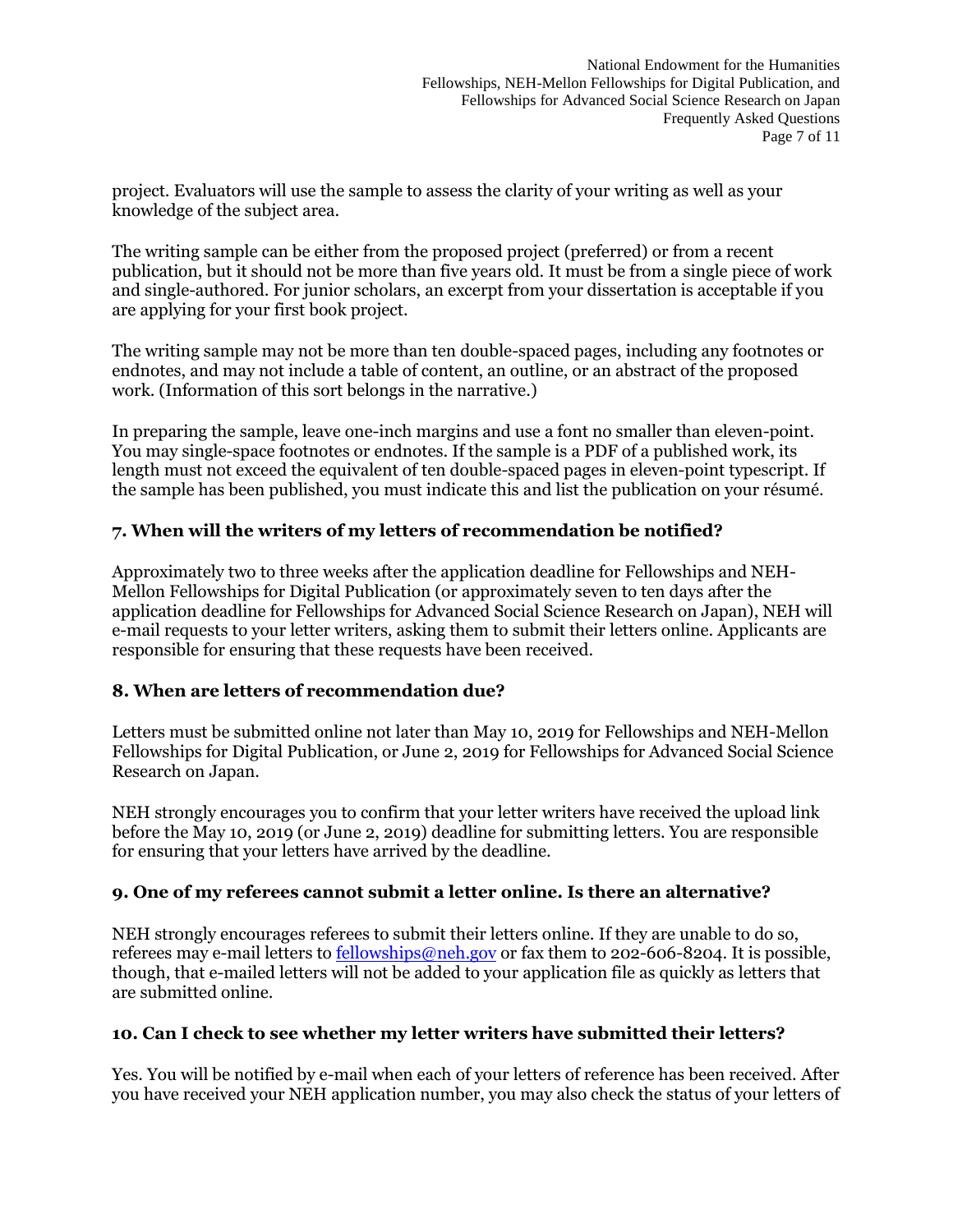reference by logging in to [the secure area of NEH's website](https://securegrants.neh.gov/AppStatus). Enter your NEH application number and your Grants.gov tracking number. You will be able to see the names and e-mail addresses of your letter writers and whether their letters of reference have arrived. If necessary, you may send reminders to your letter writers (including the upload link) from this site.

## **11. One or both of my referees did not receive the e-mail from NEH requesting the upload of his or her letter. What should I do?**

Requests for letters are not sent out until two to three weeks after the application deadline for Fellowships and NEH-Mellon Fellowships for Digital Publication (or until seven to ten days after the application deadline for Fellowships for Advanced Social Science Research on Japan). If, even allowing for this, a request has not been received, it is usually because the e-mail was caught by a junk mail filter or because you have supplied an incorrect e-mail address (the NEH system uses the address exactly as you enter it). You may resend the upload link to your referees by logging on to the [secure area of the NEH website.](https://securegrants.neh.gov/AppStatus/) If you need to correct an error in an e-mail address, please contact the program staff at  $f$ ellowships@neh.gov.

# **12. Is it possible to change a referee after the application deadline?**

Yes. To do so, please contact the program staff at [fellowships@neh.gov](mailto:fellowships@neh.gov) or at 202-606-8200. Indicate which referee you would like to replace and provide the contact information, including e-mail address, for the new referee.

# **13. Are late letters of reference accepted?**

Yes. All letters will automatically be added to your file as soon as they are uploaded by the referee. But if an external reviewer has already reviewed the file, it is unlikely that he or she will take the late letter into account.

# **14. Does a missing letter of reference disqualify my application?**

No. Your application will still be eligible for review and for an award. Evaluators may, however, find your application less persuasive if one or both letters are missing.

### **15. How will my application be reviewed?**

All applications receive peer review. Scholars in the humanities (or, in the case of Fellowships for Advanced Social Science Research on Japan, scholars in the social sciences with expertise in the study of Japan) will read and rate your application, using the evaluation criteria listed in Section II of the application guidelines. NEH staff comments on matters of fact or on significant issues that otherwise would be missing from these reviews, then makes recommendations to the National Council on the Humanities. The National Council meets at various times during the year to advise the NEH chairman on grants. The chairman takes into account the advice provided by the review process and, by law, makes all funding decisions. More details about NEH's review process are available [here.](https://www.neh.gov/grants/application-process)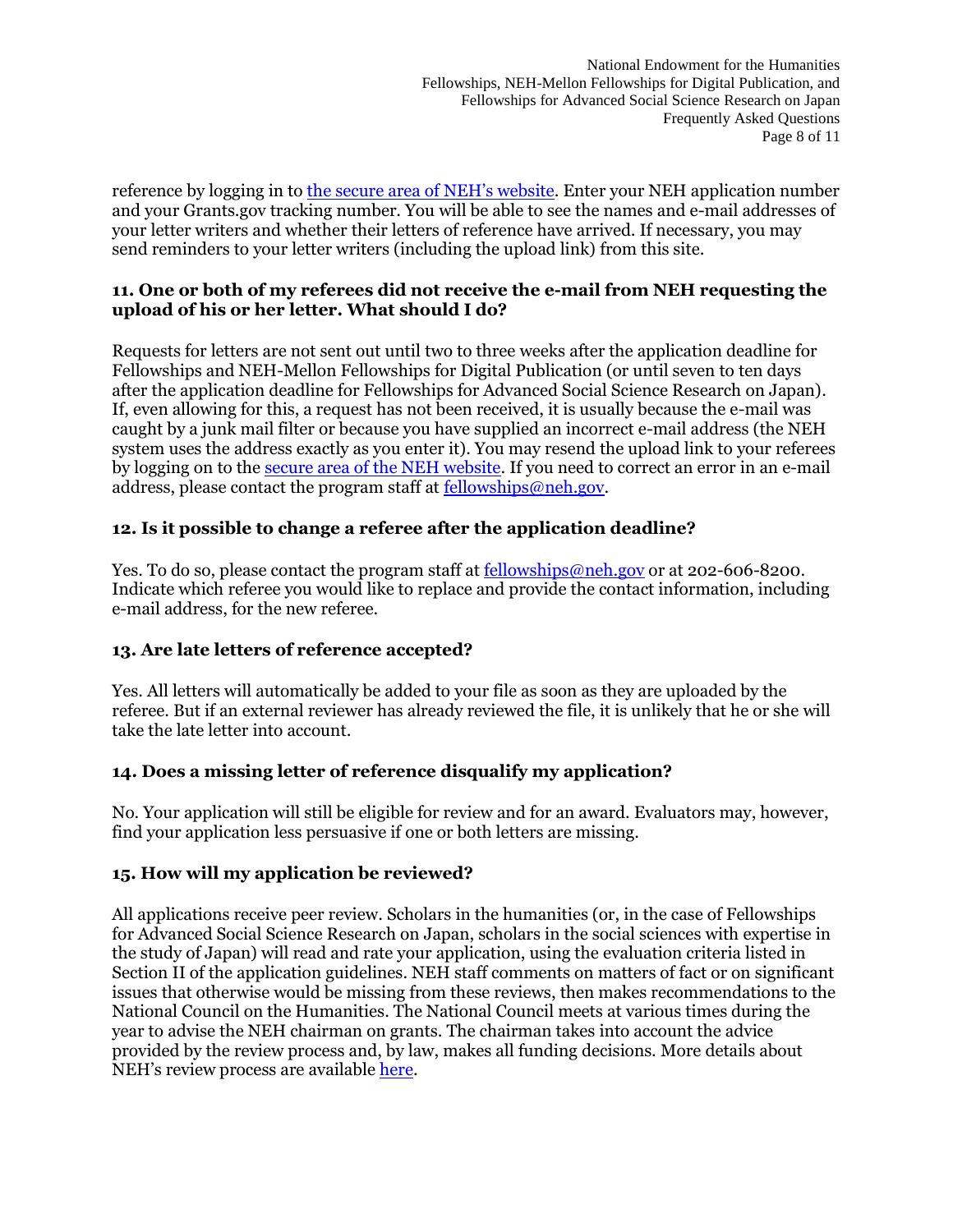## **16. Can I see the evaluators' comments after the competition?**

Yes. The notification you receive about the decision made on your application will contain instructions for requesting the evaluators' comments. If your application is unsuccessful, the comments may help you revise it for resubmission.

# **IV. Using Grants.gov**

## **1. How do I know if I have submitted my application successfully?**

**After you submit your application, Grants.gov will send you up to five e-mail messages confirming receipt of your application. These messages represent different stages in the application acceptance process. You should verify that you have received all of the five confirmation messages. Please note that e-mail filters may send these messages to your spam or junk folder.** 

It is your responsibility as an applicant to confirm that Grants.gov and subsequently NEH have accepted your application, by verifying that you have received all five messages.

See section IV of the application guidelines for additional information.

### **3. What is the Application for Federal Assistance - Individual Form, and where do I find it?**

The Application for Federal Assistance - Individual Form is a standard government application form. It is included in the "Mandatory Documents" field of the application package that you access from Grants.gov.

### **4. What is a DUNS number? How do I find out my institution's numbers?**

DUNS stands for "data universal numbering system." DUNS numbers are issued by Dun and Bradstreet (D & B) and consist of nine digits. When you are completing the registration form, the Grants.gov system should automatically fill in the box for the DUNS number with a code such as INDV00000. Do not attempt to change this code (for example, by entering the DUNS number of your institution).

If you are affiliated with a U.S. institution of higher education, you must provide your institution's DUNS number on the NEH Supplementary Information for Individuals Form. You should be able to get this number from your sponsored research office, or at your institution's website. Omit hyphens when entering the number into the electronic application forms.

More information about DUNS numbers is available [here.](https://www.neh.gov/grants/manage/duns-number-requirement)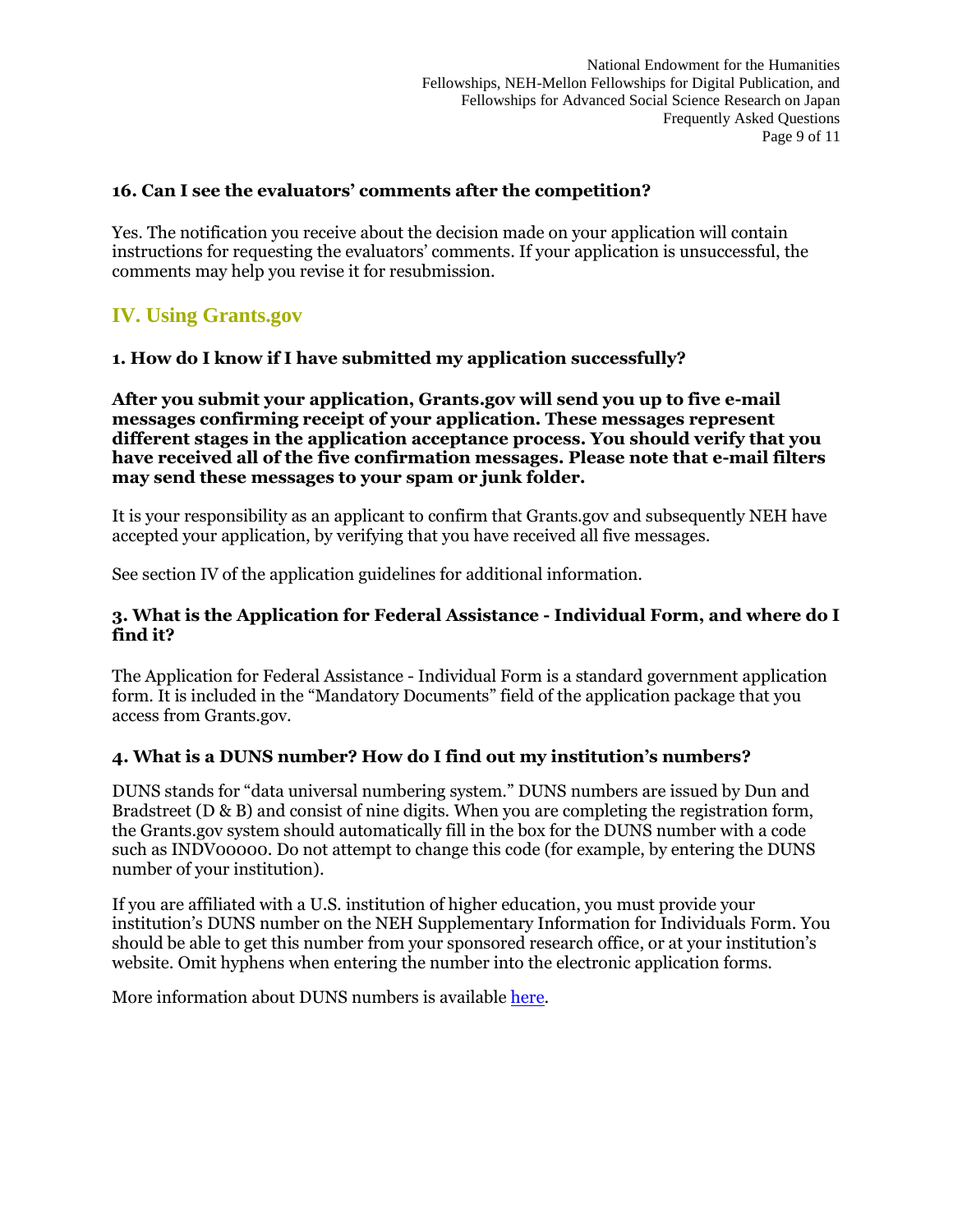# **V. Information on NEH-Mellon Fellowships for Digital Publication**

## **1. I am working on a digital publication. Am I required to apply to the NEH-Mellon special opportunity?**

No, but you are strongly encouraged to apply to it. The NEH Fellowships program has long supported projects that culminate in digital publications and will continue to do so. The partnership between NEH and Mellon encourages such scholarship at a moment when university and other presses are experimenting with digital publication solutions.

### **2. How will the review of applications submitted to the NEH-Mellon special opportunity differ from applications submitted to the NEH Fellowships program?**

Because NEH-Mellon Fellowships for Digital Publication is a special opportunity within the larger NEH Fellowships competition, applications with be judged by the same criteria and held to the same standards of scholarly excellence. Applications received for the special opportunity will be evaluated by separate peer review panels of scholars engaged with humanities research and knowledgeable about digital humanities/digital publications.

# **3. How many NEH-Mellon Fellowships for Digital Publication will be awarded?**

There is no set number. The number of awards will depend on the quality of the applications received.

#### **4. If I submit an application to the NEH-Mellon Fellowships for Digital Publication special opportunity, may I also submit an application for an Award for Faculty at Historically Black Colleges and Universities (or at Hispanic-Serving Institutions or at Tribal Colleges and Universities)? How about to the NEH-Japan-US Friendship Commission's Fellowships for Advanced Social Science Research on Japan?**

No. Applicants to the NEH-Mellon Fellowships for Digital Publication program at the April 2019 deadline may not also concurrently apply to the Awards for Faculty program, the Advanced Social Science Research on Japan program, or the NEH Fellowships program.

#### **5. I am working on developing a website to accompany a book. Am I eligible for support through the NEH-Mellon Fellowships for Digital Publication special opportunity?**

Your project might be technically eligible, but it would not be competitive. NEH-Mellon Fellowships for Digital Publication encourage those scholars who are working on projects that can only be carried out through digital publication. Digital "side projects" such as websites that accompany print publications fall outside the goals of the special opportunity. It is not unusual, however, for such projects to compete in the NEH Fellowships program.